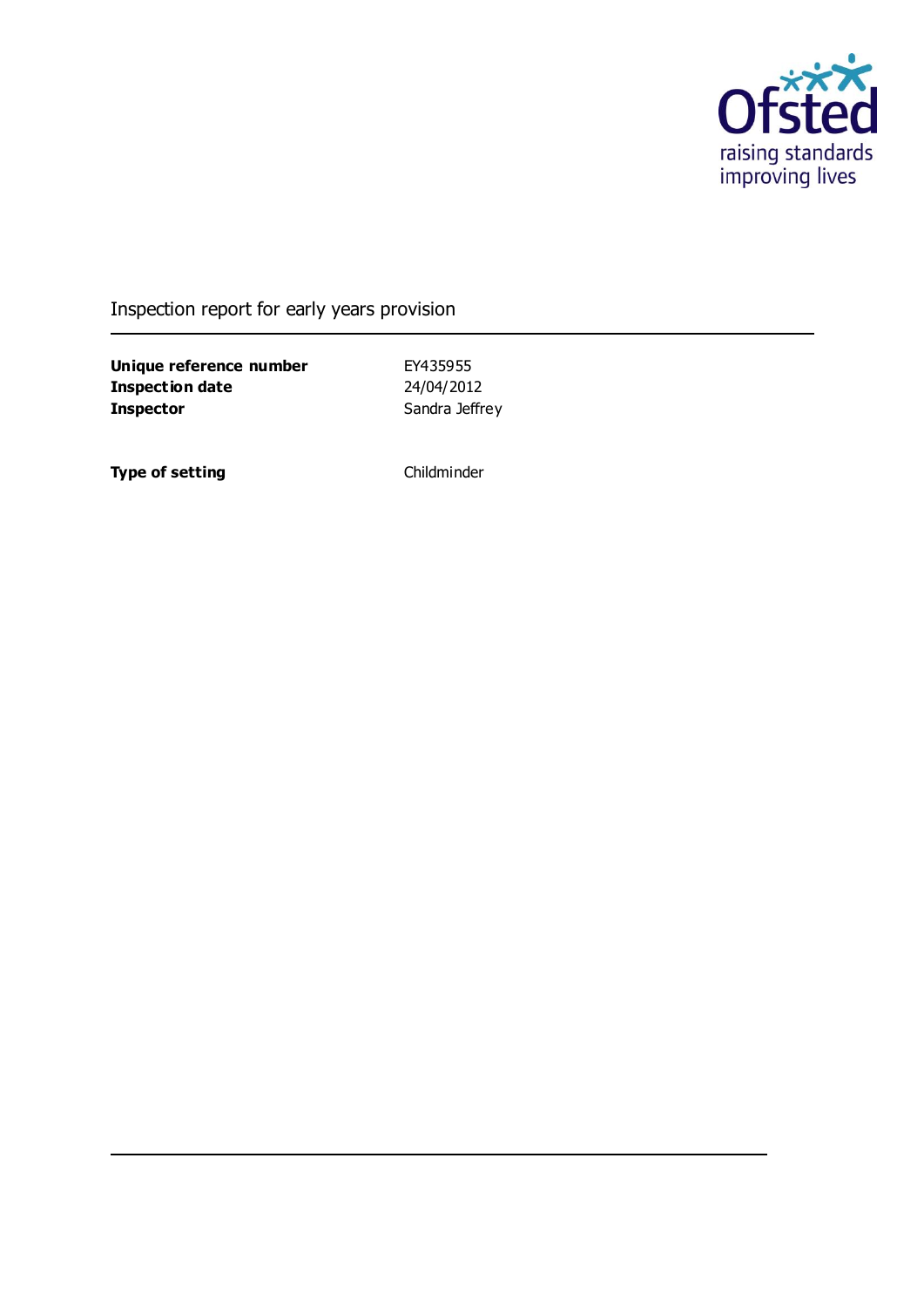The Office for Standards in Education, Children's Services and Skills (Ofsted) regulates and inspects to achieve excellence in the care of children and young people, and in education and skills for learners of all ages. It regulates and inspects childcare and children's social care, and inspects the Children and Family Court Advisory Support Service (Cafcass), schools, colleges, initial teacher training, work-based learning and skills training, adult and community learning, and education and training in prisons and other secure establishments. It assesses council children's services, and inspects services for looked after children, safeguarding and child protection.

If you would like a copy of this document in a different format, such as large print or Braille, please telephone 0300 123 1231, or email enquiries@ofsted.gov.uk.

You may copy all or parts of this document for non-commercial educational purposes, as long as you give details of the source and date of publication and do not alter the information in any way.

T: 0300 123 1231 Textphone: 0161 618 8524 E: enquiries@ofsted.gov.uk W: [www.ofsted.gov.uk](http://www.ofsted.gov.uk/)

© Crown copyright 2012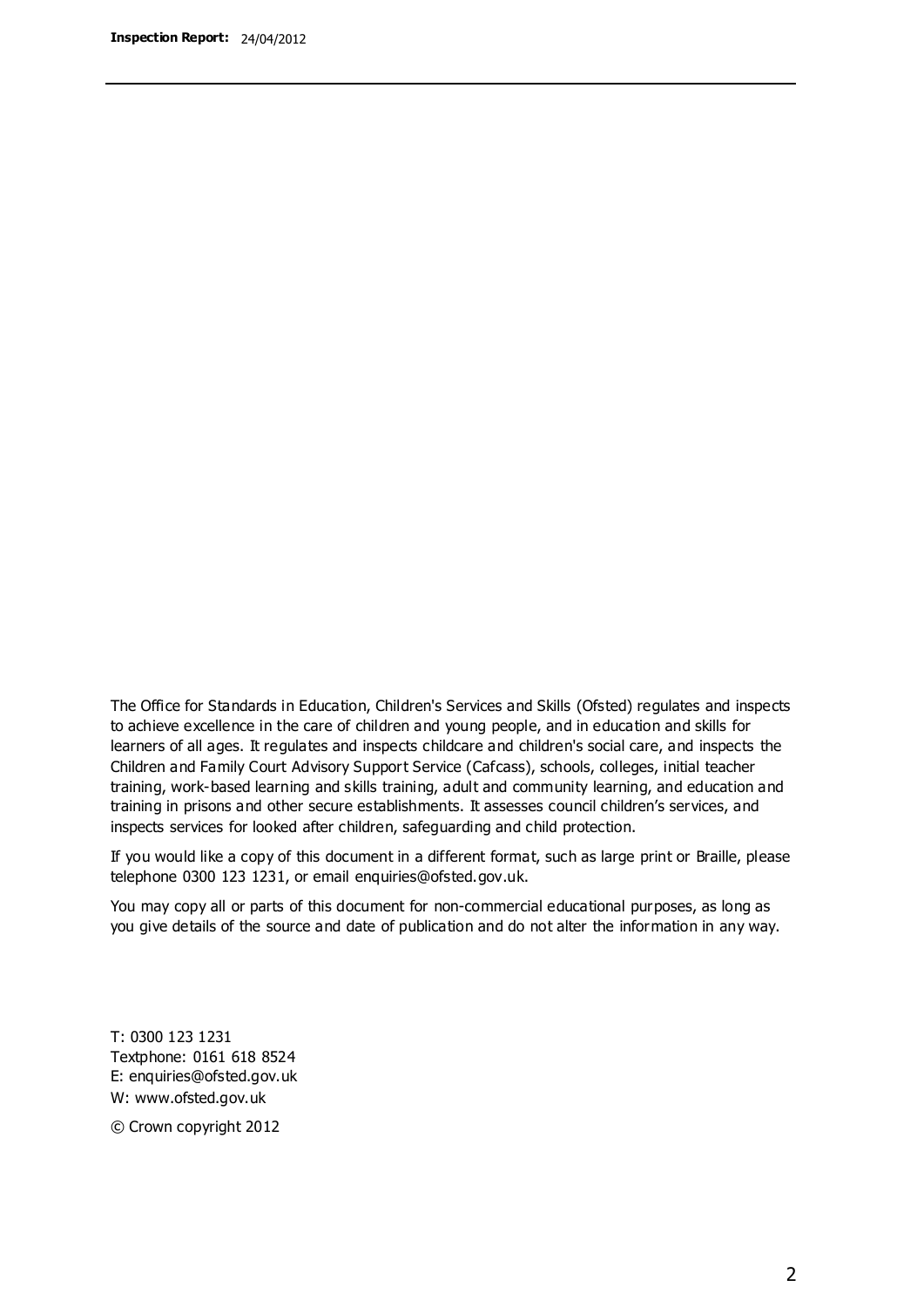### **Introduction**

This inspection was carried out by Ofsted under Sections 49 and 50 of the Childcare Act 2006 on the quality and standards of the registered early years provision. 'Early years provision' refers to provision regulated by Ofsted for children from birth to 31 August following their fifth birthday (the early years age group). The registered person must ensure that this provision complies with the statutory framework for children's learning, development and welfare, known as the *Early* Years Foundation Stage.

The provider must provide a copy of this report to all parents with children at the setting where reasonably practicable. The provider must provide a copy of the report to any other person who asks for one, but may charge a fee for this service (The Childcare (Inspection) Regulations 2008 regulations 9 and 10).

The setting also makes provision for children older than the early years age group which is registered on the voluntary and/or compulsory part(s) of the Childcare Register. This report does not include an evaluation of that provision, but a comment about compliance with the requirements of the Childcare Register is included in Annex B.

Please see our website for more information about each childcare provider. We publish inspection reports, conditions of registration and details of complaints we receive where we or the provider take action to meet the requirements of registration.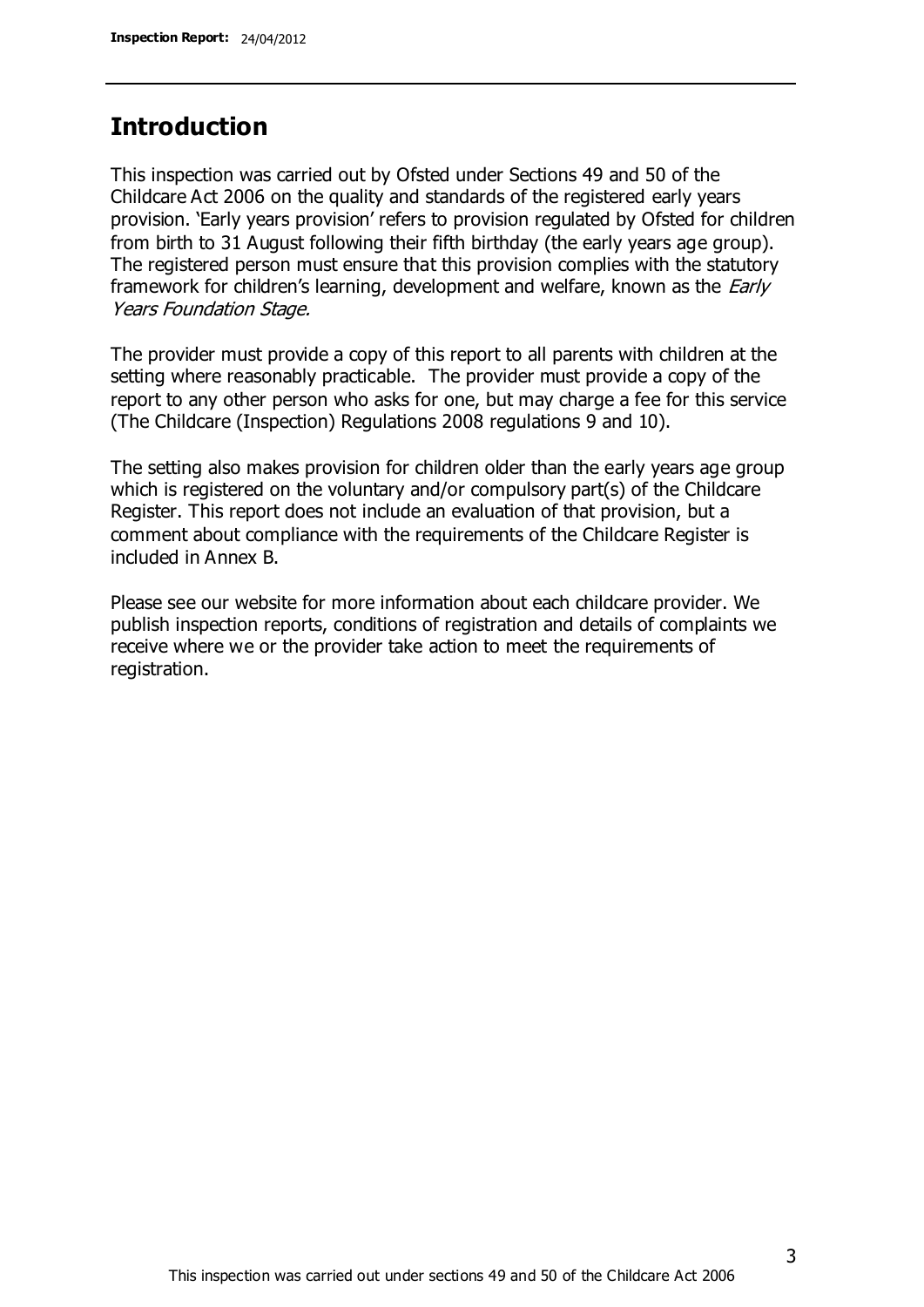### **Description of the childminding**

The childminder was registered in 2011. She lives with her husband and two children aged four years and 22 months old. The family live in a three bedroom house in Shirley, in the London Borough of Croydon. The whole of the home is registered for childminding. The downstairs is the main area used by children. There is a fully enclosed garden for outside play. The family have a cat and some fish as pets.

The childminder is registered on the Early Years Register and the compulsory and voluntary parts of the Childcare Register. She is registered to care for three children under eight, one of whom may be in the early years age range. There are currently two children in the early years age range on roll. The childminder is also registered to care for one child under eight years overnight.

### **The overall effectiveness of the early years provision**

Overall the quality of the provision is good.

The childminder provides a relaxed and welcome environment and effectively meets the needs of the children helping them to make good progress in their learning and development. The childminder recognises each child's individuality, ensuring that inclusive practice is successful. She is enthusiastic and works earnestly to establish and maintain good partnerships with parents. The childminder organises her provision well, in the main. She reflects on her practice and successfully recognises her strengths and areas for development, resulting in a setting that is response to all users' needs.

## **What steps need to be taken to improve provision further?**

To further improve the early years provision the registered person should:

- consider the arrangements for ensuring the downstairs play area is safe before use
- improve fire safety precautions in relation to emergency evacuation from the first floor.

## **The effectiveness of leadership and management of the early years provision**

Children are effectively safeguarded by the childminder, who has a good understanding of child protection policies and procedures and treats children's welfare as paramount. She has efficient procedures in place, in case of an emergency and in the event of a child being lost or not collected, all of which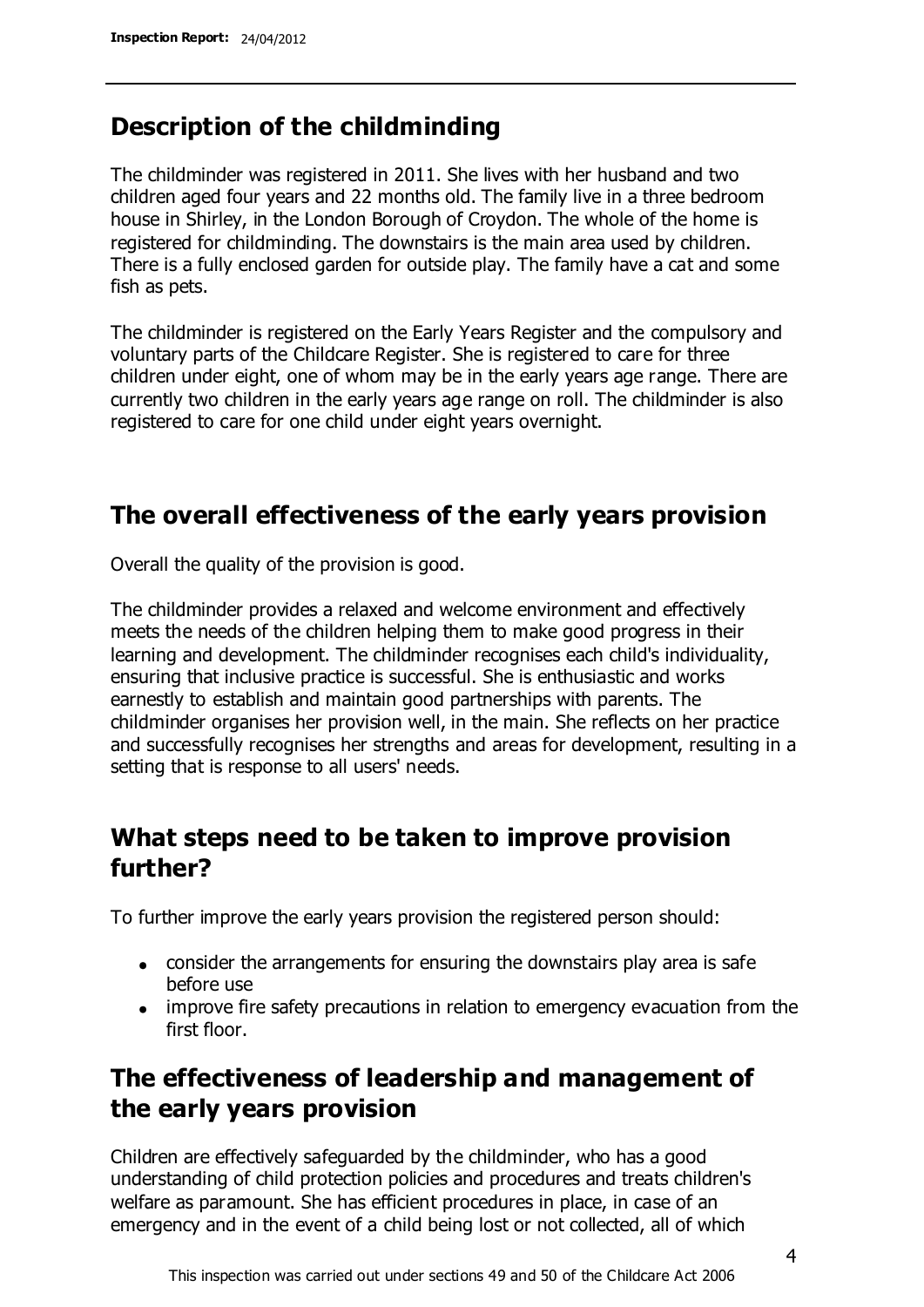contributes to children's safety.

Children's well-being is further promoted because the childminder implements generally efficient risk assessments, both in the home, and when out with the children. Although, on the day of the inspection it was observed that an electrical socket was exposed, therefore presenting a hazard. Monthly written records are kept of risk assessments, enabling the childminder to review and evaluate them.

The childminder organises her home to maximise children's comfort and enjoyment. Children evidently feel at ease in the very child-centred environment, which is clean, bright and welcoming. As a result of the childminder's good organisation, children are able to independently select from the high-quality range of resources and have excellent sleeping facilities in the dedicated bedroom.

Generally suitable fire safety precautions are in place, including two smoke alarms which are tested on a regular basis and a fire blanket in the kitchen. An emergency evacuation plan is in place and is practised every month with the children, thus supporting their understanding of what to do, should there be a real situation. However, the childminder was unable to locate the keys for the first floor window. This does not fully promote children's safety in the event of an emergency.

The childminder has a positive attitude towards diversity and values children's unique differences. She gathers relevant information and works closely with parents to meet children's individual needs. The children have access to a varied range of resources of a multicultural nature, including books, multicultural cooking equipment and play food and music. These considerations help to promote a positive view of the wider world and increase children's understanding of diversity and difference.

Parents receive excellent information about the setting and their children's achievements. The effective systems the childminder has implemented, including daily verbal communication, contact books and three-monthly reviews, all contribute significantly to the effective management of the setting. The childminder understands the importance of sharing information with the other settings children attend in order to ensure continuity of care.

The childminder effectively evaluates her service and reflects on areas for improvement, taking into account feedback from parents and the children's interests and needs. The childminder understands the value of ongoing training in order to continuously improve the service that she provides and is committed to continual development of her knowledge and skills within the Early Years Foundation Stage framework.

## **The quality and standards of the early years provision and outcomes for children**

Children have evidently formed close bonds with the childminder, including children who are new to the setting, which fosters their emotional well-being and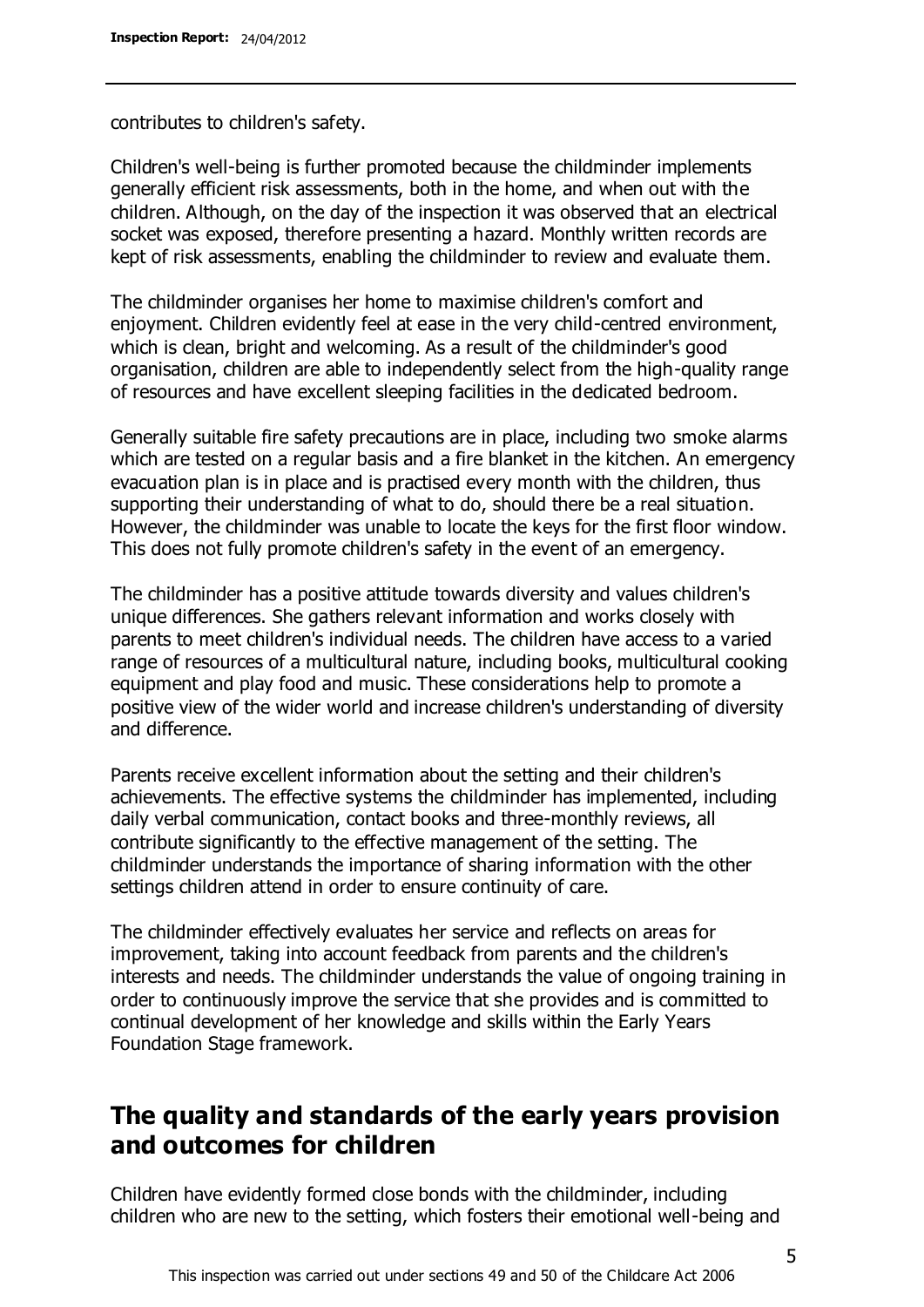helps them feel secure. This builds their confidence and self-esteem and enables them to flourish and develop.

The childminder is responsive to the children's needs, enthusiastically devoting her time to them, thus enhancing their sense of well-being and emotional stability. The childminder talks to children about helping to tidy up and road safety, as part of them taking responsibility for their own safety. This also helps to promote children's independence and self help skills.

Children are content as they roam around the setting, helping themselves to the toys that have been carefully set out for them, and confidently asking for other toys they may require. For example, they enjoy playing with the cars and toy tools, enthusiastically imitating the noisy engines and hammering and drilling, with good support and praise from the childminder.

There are good opportunities for children to develop mathematical skills during every day activities, such as when helping to set the table and discussing the shapes of biscuits at snack time. They are encouraged to develop a love of books and reading, with regular trips to local libraries, where they are encouraged to select books they would like to take back to the setting and share with each other. Children listen intently as the childminder reads to them, joining in with fun interactive puppet books provided by the childminder to 'bring stories to life'. Children enjoy daily trips out to encourage their learning and development in different environments, such as local toddler groups, children's centres and parks. Here, they have opportunities to explore and practice their larger physical skills, for example, on ride-on toys, large outdoor play equipment and sand pits, all under the close supervision of the childminder. Children also have good opportunities to take part in creative activities, such as junk modelling and spontaneous role play and dressing up. The children enjoy these activities, which simultaneously build their confidence and self esteem.

Children's development records are detailed and show how hard the childminder works to meet children's individual needs. The observations are linked to the six areas of learning and next steps are well identified, in the main. The childminder is in the process of evaluating new children's next steps, to monitor their progress towards the early learning goals.

Children are supported in their development of a healthy lifestyle, as the childminder ensures their nutritional needs are met appropriately, in partnership with parents. Children enjoy sorting the packages for recycling, helping to develop their understanding of the wider world. All these considerations foster the children's emotional well-being, enable them to develop good skills for the future and help them to achieve to their full potential.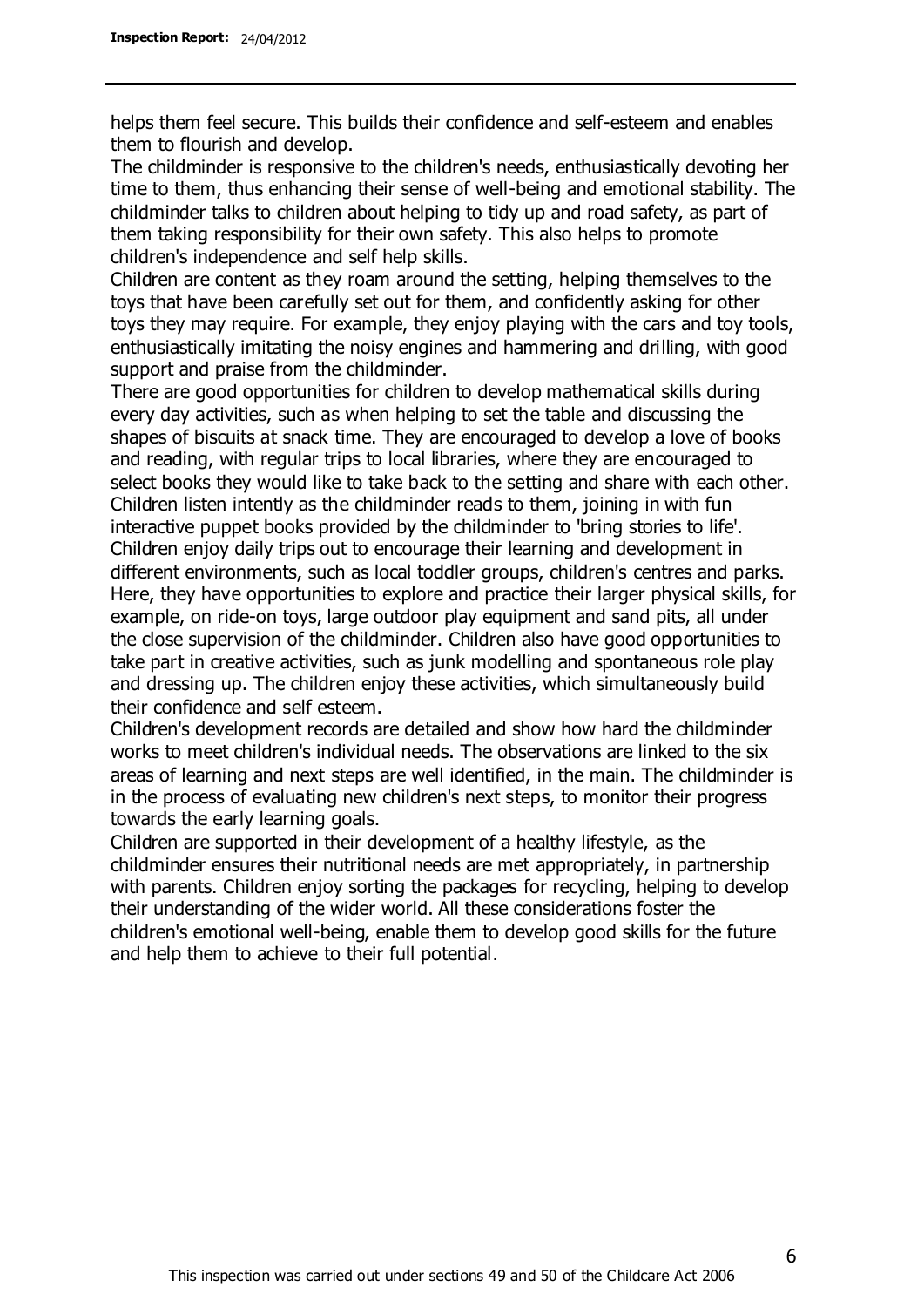## **Annex A: record of inspection judgements**

#### **The key inspection judgements and what they mean**

Grade 1 is Outstanding: this aspect of the provision is of exceptionally high quality Grade 2 is Good: this aspect of the provision is strong Grade 3 is Satisfactory: this aspect of the provision is sound Grade 4 is Inadequate: this aspect of the provision is not good enough

### **The overall effectiveness of the early years provision**

| How well does the setting meet the needs of the      |  |
|------------------------------------------------------|--|
| children in the Early Years Foundation Stage?        |  |
| The capacity of the provision to maintain continuous |  |
| improvement                                          |  |

### **The effectiveness of leadership and management of the early years provision**

| The effectiveness of leadership and management of the             |  |
|-------------------------------------------------------------------|--|
| <b>Early Years Foundation Stage</b>                               |  |
| The effectiveness of leadership and management in embedding       |  |
| ambition and driving improvement                                  |  |
| The effectiveness with which the setting deploys resources        |  |
| The effectiveness with which the setting promotes equality and    |  |
| diversity                                                         |  |
| The effectiveness of safeguarding                                 |  |
| The effectiveness of the setting's self-evaluation, including the |  |
| steps taken to promote improvement                                |  |
| The effectiveness of partnerships                                 |  |
| The effectiveness of the setting's engagement with parents and    |  |
| carers                                                            |  |

### **The quality of the provision in the Early Years Foundation Stage**

The quality of the provision in the Early Years Foundation Stage  $\vert$  2

### **Outcomes for children in the Early Years Foundation Stage**

| <b>Outcomes for children in the Early Years Foundation</b>    |  |
|---------------------------------------------------------------|--|
| <b>Stage</b>                                                  |  |
| The extent to which children achieve and enjoy their learning |  |
| The extent to which children feel safe                        |  |
| The extent to which children adopt healthy lifestyles         |  |
| The extent to which children make a positive contribution     |  |
| The extent to which children develop skills for the future    |  |

Any complaints about the inspection or report should be made following the procedures set out in the guidance available from Ofsted's website: www.ofsted.gov.uk